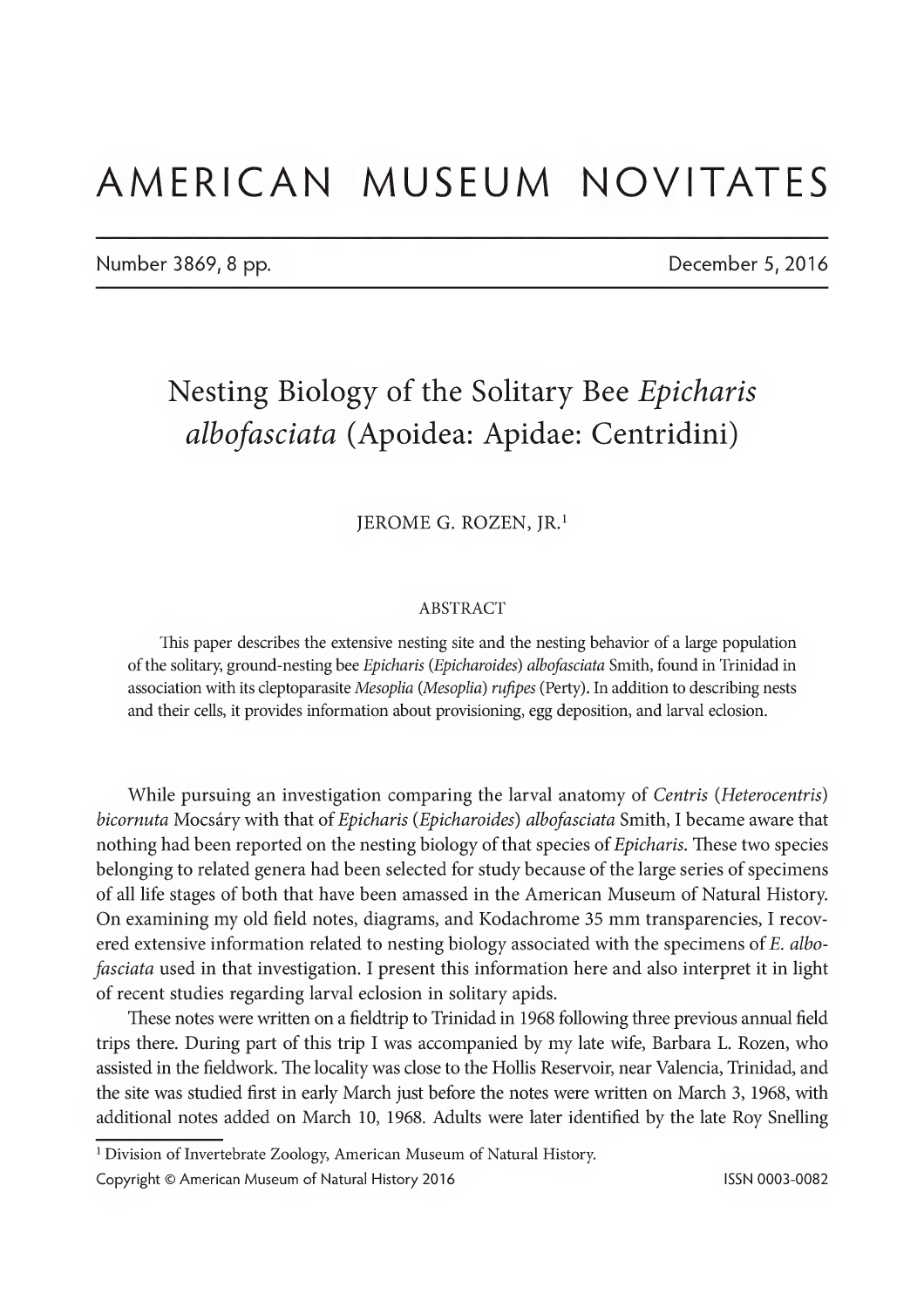(LACM). The mature larva of its cleptoparasite, Mesoplia (Mesoplia) rufipes (Perty), collected at the site was described and illustrated by Rozen (1969) as was its first instar (Rozen, 1991).

DESCRIPTION OF NESTING SITE: Most females of E. albofasciata nested in a mound of sand roughly 10-12 ft (3-3.6 m) long, 8-10 ft (2.4-3 m) in diameter, and a little more than 3 ft (0.91 m) in maximum height that had been dumped probably by a truck along the side ofthe Hollis Reservoir road just south of the entrance to the reservoir (figs.  $1-3$ ). As the sand supported no vegetation and was not eroded by rain, it had obviously been recently deposited, perhaps less than a month before. The loose, moist sand was easily excavated by bee and man. Although the greatest concentration of nest entrance holes occurred within the mound, some were also scattered in adjacent areas up to 2-3 m to the north where the soil was vegetated and compacted. The entire nesting area was near the bottom of a narrow valley and was still partly shaded at 9:30 a.m. when the bees were active. The vegetation immediately surrounding the area was low, and none shaded the nesting mound.

NESTING: Females preferred to nest in the sloping (45°) to vertical sides of the mound, especially on the west side, but not on the flat top. So many bees were present that their excavated sand formed a talus slope that tended to obscure some entrances in the lower half of the mound. Some females were provisioning while others were excavating, and still others (fig. 3) were actively searching out potential or actual nest entrances. No males were observed despite the large number of females.

An entrance of a fully excavated nest on the top surface was surrounded by a tumulus ring of excavated sand about 10 cm in diameter and 3.5 cm high. Tumuli on more sloping surfaces accumulated material on the lower side, but most entrances lacked tumuli because of the slope of the surface. Other bee species did not nest there, but a few wasps were observed. A few Mesoplia rufipes flew swiftly and erratically close to the surface while searching. No Rhathymus or other cleptoparasites were observed. Interestingly, female E. albofasciata flying over the surface of the mound seemed to chase one another, suggesting that this behavior might be a defense against nest usurpation.

Nest tunnels were generally 9.5-10 mm in diameter, open most of if not all the way to cells, did not anastomose, and apparently usually ended in more than a single cell. Each nest was occupied by a single female. Most cells seemed to occur at the level ofthe ground surrounding the mound indicating that nest tunnels leading to them had variable lengths (16-30 cm; 7 records) depending on the height of the entrance on the side of the mound. Tunnels descended at an angle of 60° from the horizontal earth surface.

Cells (figs. 4, 5, 15) have slightly curved long axes that tilt 25° from horizontal in lateral view (fig. 5). Thus, the upper cell wall is more curved than the lower (figs. 4, 15). Cell walls are hard and somewhat shiny, contrasting with the surrounding soft sand, and are about 1.0 mm thick. They appear to be composed solely of sand held together by a transparent bonding agent, which is apparently waxlike, as explained below.

Cell inner dimensions are  $9.5-10$  mm in maximum diameter and  $15$  mm long. Cell closures are more or less recessed within the front end of the cell, which is about 9 mm in diameter, so that the cell wall provides a rim to the closure. Closures on newly completed cells have a characteristic crescentic depression about 5 mm long and roughly <sup>1</sup> mm wide. The depression is positioned along the low end of the outer surface immediately above the cell wall (figs. 6-11).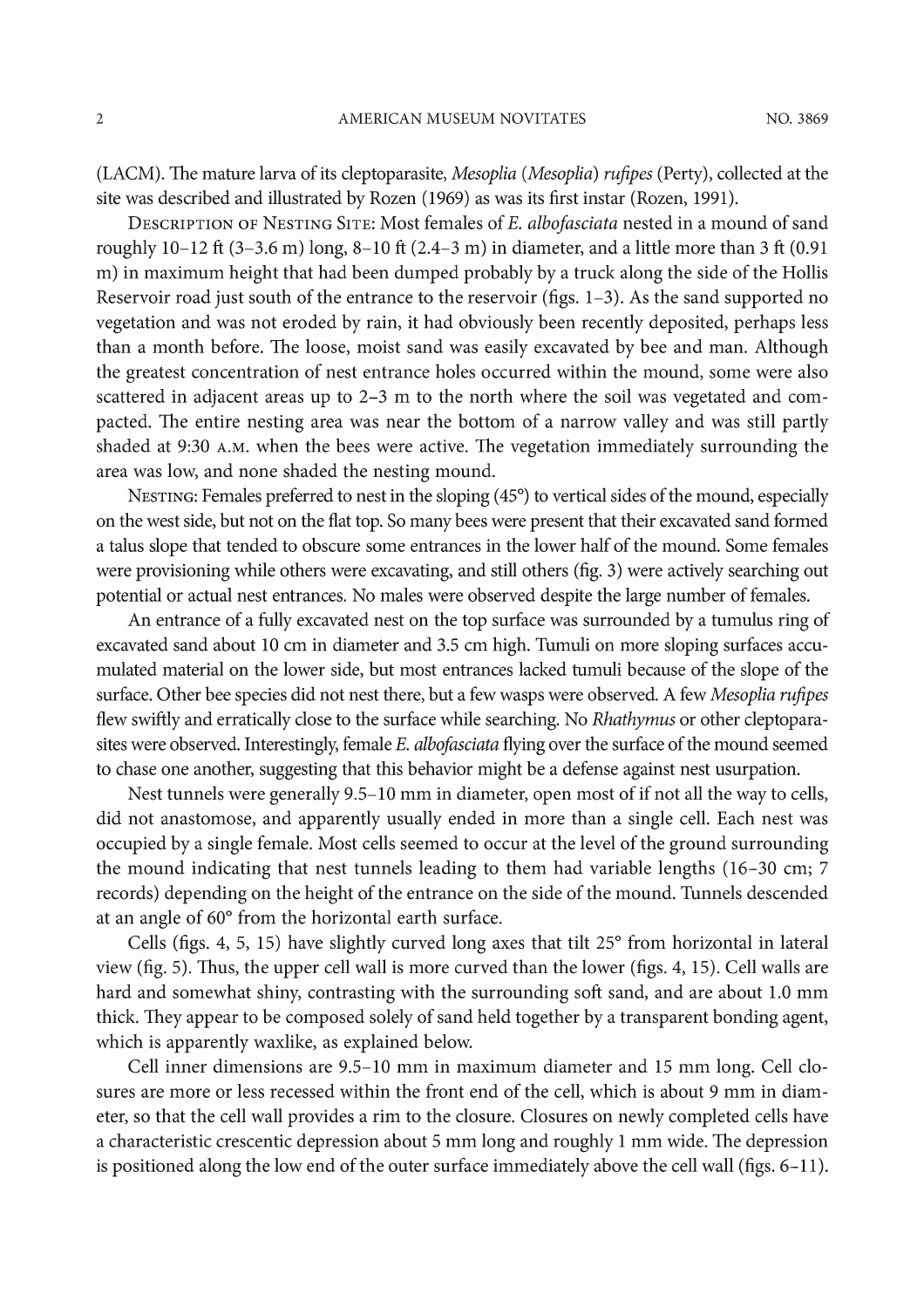

FIGURES 1-5. Nest elements of Epicharis albofasciata near Hollis Reservoir, Trinidad. 1. Nesting mound of sand. 2. Close-up of surface showing abundant nest entrances. 3. Flying female exploring surface presumably in search of nesting opportunities; note nest entrances. 4. Lateral external view of cell showing shape, oriented with closure end at left and with upper surface more strongly curved than lower surface. 5. Lateral view of partly opened cell, showing position of provisions and egg.

At both ends of the depression there is an opening to a hidden channel somewhat less than <sup>1</sup> mm wide that circumscribes the inner surface of the cell rim, as indicated (fig. 6). As a consequence, the front surface of the closure above the crescentic depression is broadly concave because of the closure material covering the channel. Basically, the depression is an exposed continuation of the two ends of the channel.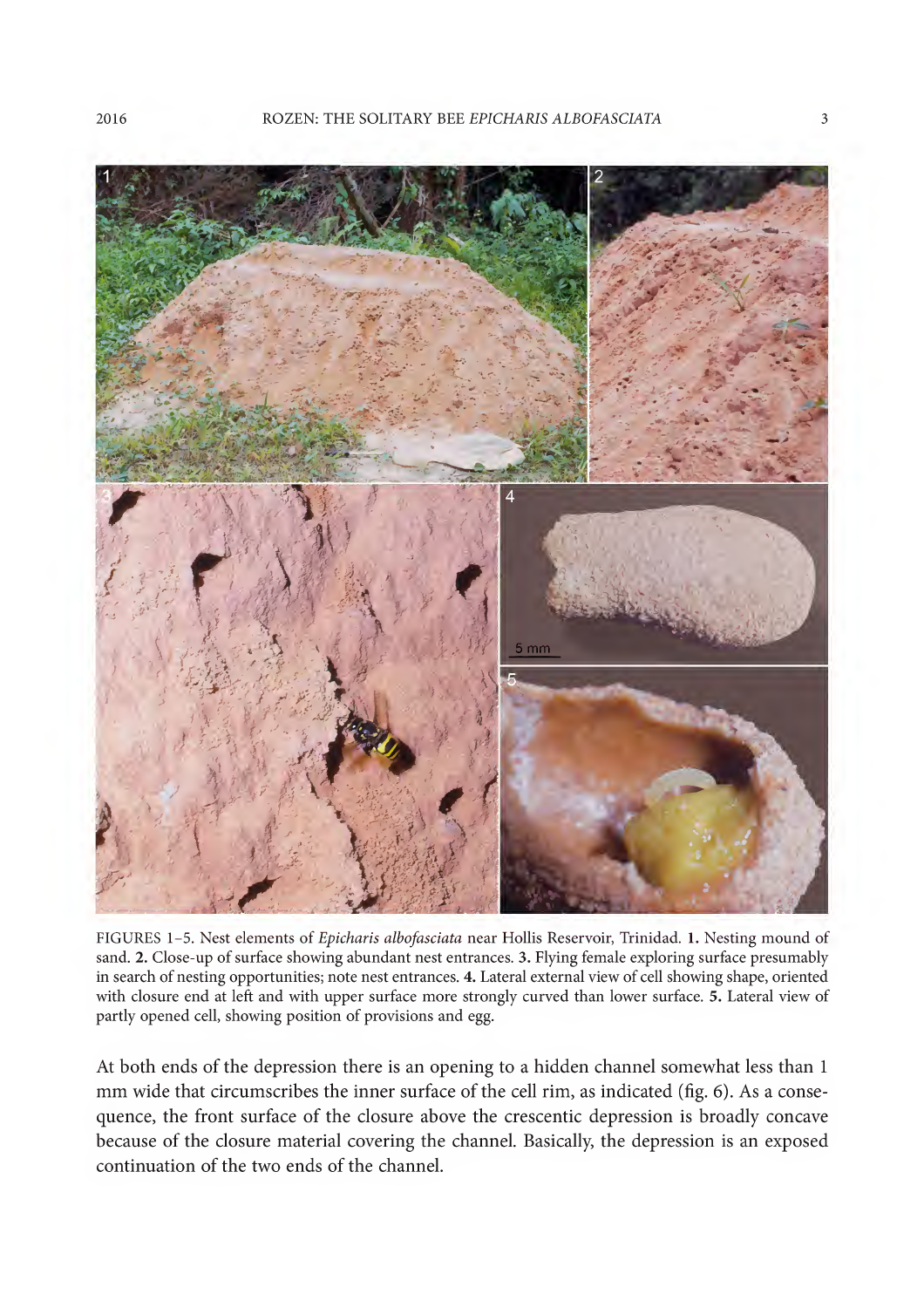

FIGURES 6-11. Closures of cells of Epicharis albofasciata. <sup>6</sup>-9. Frontal views. <sup>10</sup>, <sup>11</sup>. Side views, with cell walls partly chipped away to reveal channels that extend around the periphery of the closure plug, Cell fronts to the right. FIGURES 12, 13. Cells of Epicharis albofasciata. 12. Unopened cell cluster, side view. 13. Front ends of eight cell clusters preserved in the collections of the American Museum of Natural History. FIGURES 14, 15. 14. Surface of inner lining of cell of Epicharis albofasciata showing striations on surface of waxy surface presumably created by brushing. 15. Cell with partly consumed provisions that now have columnar shape.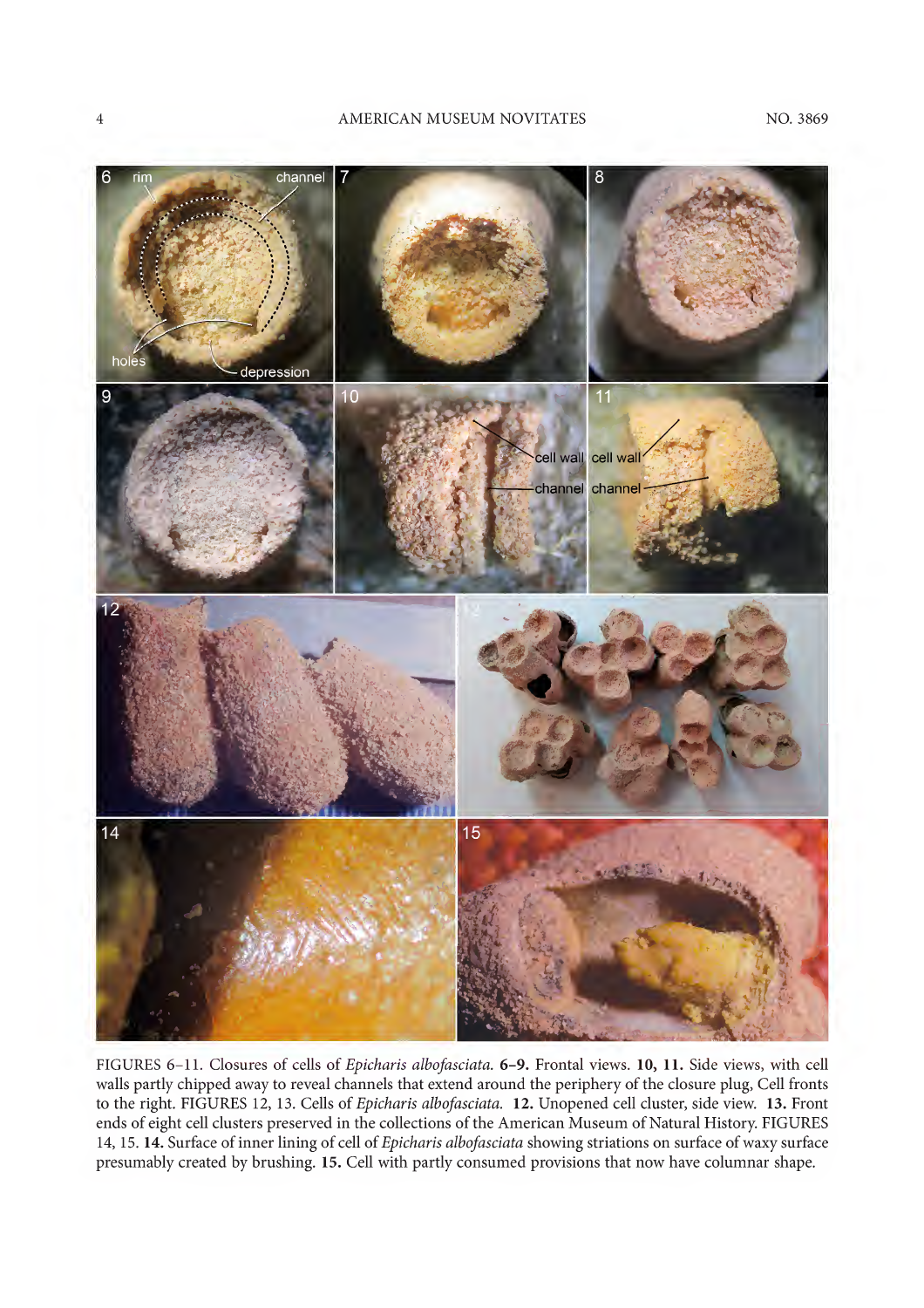

FIGURES 16, 17. From field sketches, diagrams depicting larval eclosion from Epicharis albofasciata egg. 15. Larva mostly covered by egg chorion although four spiracles visible. 16. Larva now mostly free from chorion and actively eating provisions. For interpretation, see text.

This channel appears to be characteristic of cells of this species. How females construct it and what functions it serves is unknown. Might it accommodate the female's glossa as she distributes hardening secretions to the closure? An alternative explanation is that it serves as a passage for air exchange between the inside and outside of the cell, such as the central spout found on cell closures of Centris (Rozen and Buchmann, 1990). This seems less likely because there is no obvious passageway leading from the channel to the interior of the cell, although the inner part of the closure seems quite porous. Answers, it is hoped, will be forthcoming from future studies.

This channel has also been observed though not described by Camargo et al., 1975: figures 3, 4A, 4B, and 5A for Epicharis (Epicharana) rustica (Olivier). The channel was also noted in my unpublished field notes for that species and for Epicharis (Hoplepicharis) fasciata Lepeletier and Audinet-Serville, although with somewhat different openings on front surfaces of cells.

The inner surface of the closure of E. albofasciata is a poorly defined concave spiral seemingly composed of loosely compacted sand, although when probed with forceps, sand grains appear glued in place. Because the inner and outer surfaces of the closures are concave, closures are about 5 mm thick at their periphery and perhaps 2 mm thick at their center.

Cells are arranged singly (perhaps because the nest was just started) or in clusters of 3-6 cells or perhaps more. When in clusters they were roughly side by side and more or less parallel (figs. 12, 13). Cells in clusters can in some cases be easily split apart, but in other cases they are com pletely united. They may occur only at the end of main tunnels since no branching of tunnels was detected. Cell walls and closure are soft when first constructed but harden shortly thereafter.

Cell walls are thickly coated with a semitransparent, light-reflecting material that is almost certainly brushed onto the surface by fine but distinct brush marks (fig. 14) applied from various directions, suggesting that the female uses her legs when applying it to the surface. When a piece ofthe wall coated with the material was placed on a microscope slide and heated on a hot plate set at 110° C, the material melted, and on cooling it fused sand grains to one another and to the glass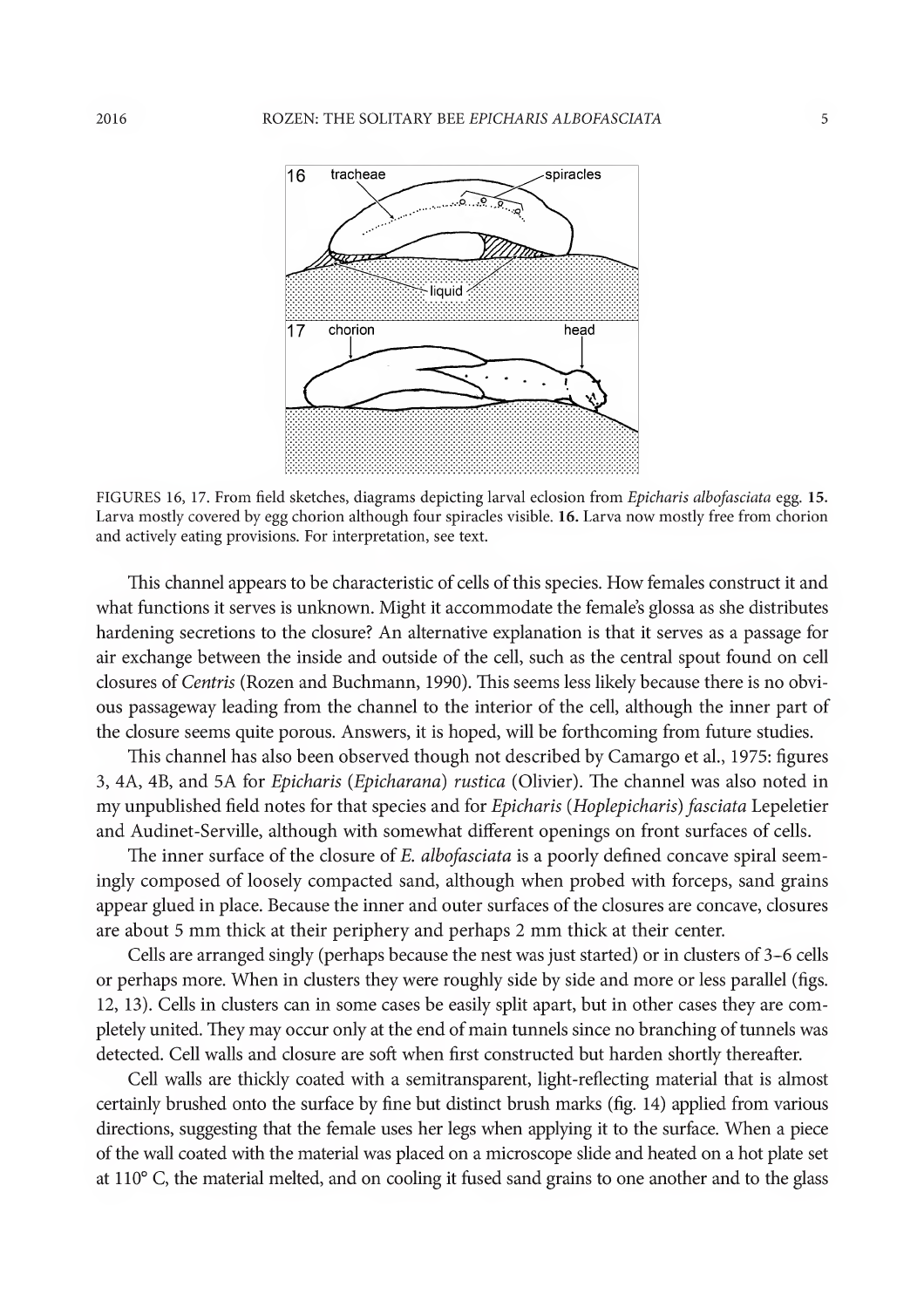slide, strongly suggesting that it is a wax, produced internally, or perhaps added by the female from external sources. This material has been tested by Maria Luiza Mello and Benedicto De Campos Vidal of the University of Campinas, Campinas, Brazil, and found to be a kind of wax "because it stains with Sudan Black and is miscible in a mixture of acetone/chloroform" (personal commun., Mello, August 20, 2016). It presumably controls cell humidity, provides strength and rigidity to the wall surrounded by soft sand, and excludes invasion by potential predators and parasites.

Since Epicharis females are known to visit flowers of Malpighiaceae (e.g., Byrsonima) to collect floral oils, it is likely that these oils may have been added to the pollen provisions of this bee, and may also be the origin of the mysterious transparent bonding agent comprising the cell walls (see Buchmann, 1987). As suggested by Buchmann (personal commun., October 17, 2016), Epicharis and Centris may be transforming their collected floral oils into hardened waxes used as cell linings by the addition of enzymes possibly originating from salivary gland secretions. Future work on Neotropical Epicharis and Centris will be required to determine what happens to floral oils that may be chemically modified by these bees into hardened cell linings.

Provisioning: Pollen first deposited in a cell is placed loosely at the rear floor and later shaped into a curved, firm, nearly dry mealy mass fully filling the rear floor of the cell and with its top surface forming a mound on which the female deposits its egg (fig. 5). By the time of egg hatching, the mass has become moist.

EGG DEPOSITION: The elongate, curved, slightly yellowish egg with strongly reticulate chorion is deposited on the top surface of each mass with the long axis of the egg in line with that of the cell. The front end of the egg loosely touches the surface of the provisions, while the posterior end seems more strongly affixed to the surface. Because of its curvature, the mid part of the egg is elevated above the provisions. Eggs are fully described by Rozen (in prep.).

Larval Eclosion: Detailed observations were recorded on an egg that was found hatching on March 3, 1968, at 4:30 p.m. These observations are presented here as noted then, but below they will be interpreted in light of more recent findings concerning larval eclosion of related bees. At the time of discovery, larval eclosion was diagramed in lateral view (fig. 16) with the larval head covered by chorion differentiated to the right and with four spiracles visible on one side behind the head and the air-filled tracheae visible through the chorion and body wall along the side for nearly the length of the body. The chorionic reticulation was absent in the vicinity of the four visible spiracles although the integument around the spiracles was slightly quivering. Where both ends of the egg touched the provisions liquid was clearly visible. By 5:15 p.m. that day little change had taken place except the ventral body segmentation was more evident than earlier.

On March 4, 1968, at 8:30 a.m. not much had changed from the previous evening, but by 1:10 p.m., the larva (fig. 17) now seemed to be hatching with its anterior half freed, and it was very avidly eating; the posterior half still was partly encased in chorion though all spiracles were fairly free.

From recent studies by Rozen et al. (2006, 2011), the following is an interpretation of these events:

March 3, 4:30 p.m., diagram (fig. 16) actually depicts the first instar after it ingested amniotic fluid and probably liquid from the front end of the egg presumably with a small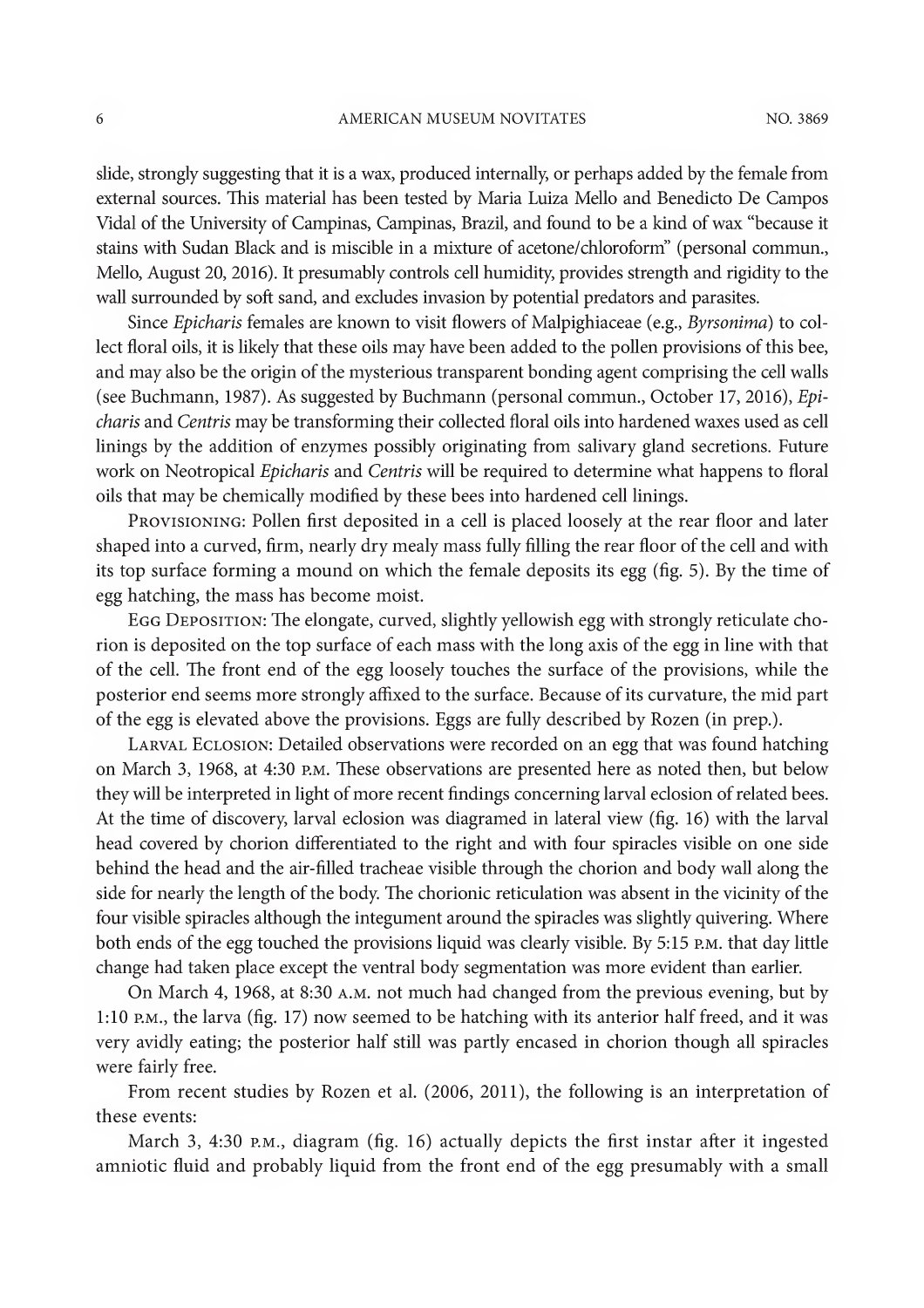opening not visible near the mouth of the first instar. Because of the body swelling resulting from the fluid ingestion, the nearly invisible but reticulate chorion covering the spiracles on one side had partly split away, thus exposing four spiracles. Along the sides of the body the air-filled tracheae of the first instar were starting to be pulled out of the tracheal system of the newly forming second instar, thereby creating the visible streak along the sides of the body.

By March 4, 1:10 p.m., the second instar (fig. 17) has released itself from the combined remnants of the chorion and the nearly transparent integument of the first instar, both of which loosely surround the rear of the actively feeding second instar.

This explanation was based on confirmed observations recorded for eclosion in Monoeca haemorrhoidalis (Smith) (Rozen et al., 2006) and Centris flavofasciata Friese (Rozen et al., 2011). One test would have been the discovery of a small row of spicules above the line of spiracles on each side of the body; these rows presumably cause the rupturing of the chorion as the larva's body expands with ingestion of the fluid. Unfortunately, specimens of the briefly extant first instar of E. albofasciata could not be found among the collections of this species. Another test would have been a careful examination of the exuviae clinging to the actively feeding larva.

Nonetheless, notes and diagrams recorded in 1968 for E. albofasciata so exactly fit the observations dealing with eclosion in Monoeca haemorrhoidalis and Centris flavofasciata that it was unlikely that the interpretation presented here is not valid. Further support comes from the thesis of Werneck (2012), who reported (p. 45) and photographed the pharate first instar (fig. 23B) and the actively feeding second instar (fig. 23C) of E. (Epicharoides) picta (Smith). However, final convincing evidence came from a paper kindly sent to me by H.A. Werneck authored by Gaglianone et al. (2015: 406) in which it stated that both E. picta and E. (Epicharis) nigrita (Friese) had the same mode of development and behavior and that the analysis of the chorion and cuticle of "the first larval stage (evident due to the presence of spiracles and spicules) was attached to the chorion of the egg, indicating that the hatched larva represented the second larval stage."

Larval Feeding: Although extensive observations were not recorded on larval feeding behavior, it was noted that young larvae tended to circle the perimeter of the exposed food mound as they fed. As a consequence of their continued feeding, the feeding channel around the perimeter deepens and the columnar central mass of uneaten provisions becomes more accentuated (compare figs. 5 and 15).

### ACKNOWLEDGMENTS

Although these observations were made by me and my wife, they were carried out at the time I was pursuing a range of studies on bees in Trinidad in association with Fred D. Bennett and D. Bharath. Their enthusiastic interest in and knowledge of the bee fauna there was stimulating and infectious. This study should thus be acknowledged as an outgrowth of our past association. I express my thanks to Maria Luiza Mello and Benedicto De Campos Vidal for identifying as wax the material that coated the cell wall of Epicharis albofasciata.